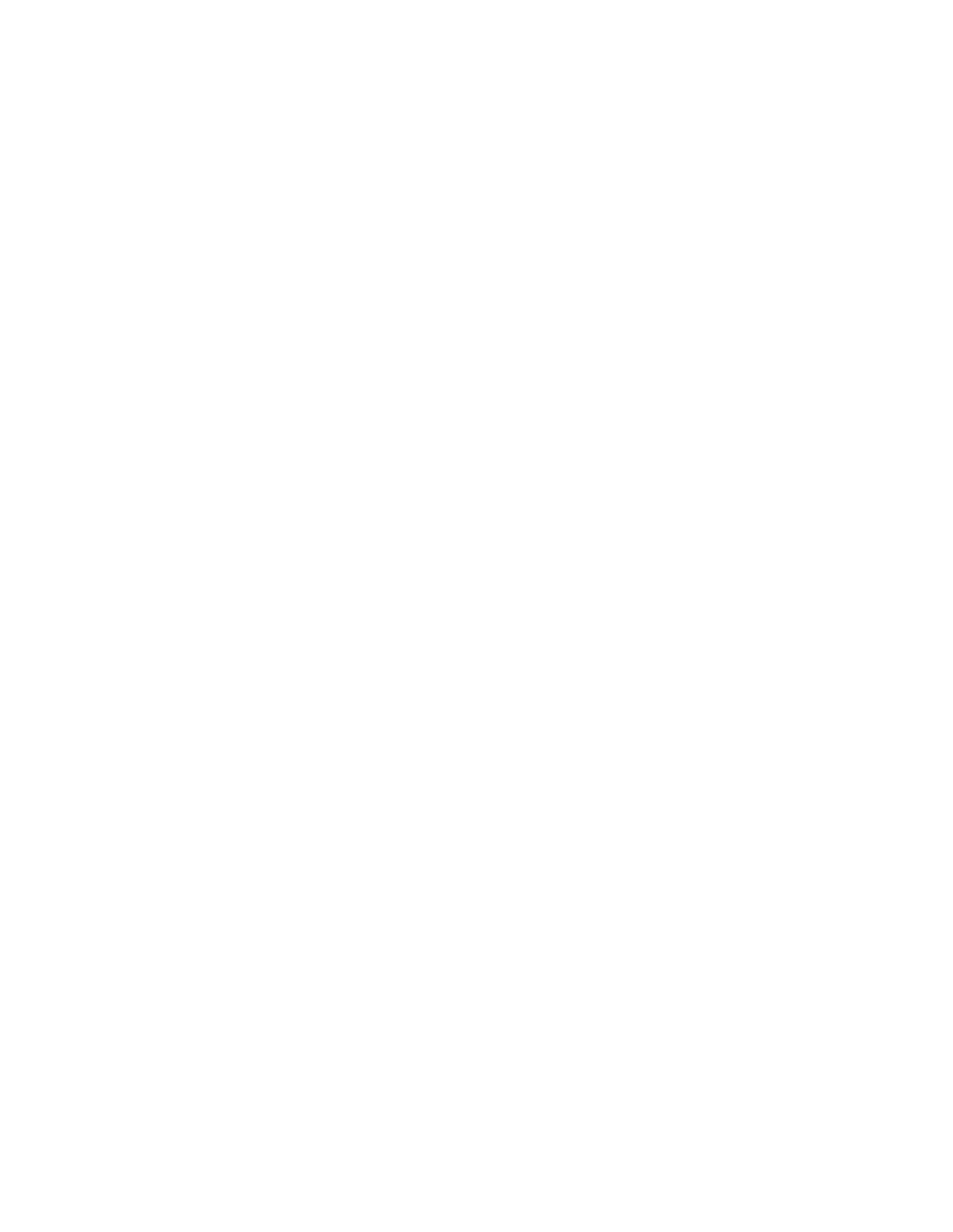|                                   | <b>TOWNSHIP OF EDNA</b><br><b>FINANCIAL REPORT</b><br>AS OF Nov. 15, 2016 |               |                 |
|-----------------------------------|---------------------------------------------------------------------------|---------------|-----------------|
|                                   | <b>BUDGET</b>                                                             | <b>ACTUAL</b> | <b>VARIANCE</b> |
| <b>RECEIPTS:</b>                  |                                                                           |               |                 |
| <b>General Property Taxes</b>     |                                                                           | \$349,214.78  |                 |
| Special Assessments E. Paul Lk    |                                                                           | \$0.00        |                 |
| Special Assessment Wood Duck Loop |                                                                           | \$0.00        |                 |
| <b>Fire Contract</b>              |                                                                           | \$26,042.06   |                 |
| <b>Government Aid</b>             |                                                                           | \$1,878.00    |                 |
| Ag Market Value Credits           |                                                                           | \$2,143.56    |                 |
| Gopher/Beaver Reimburs.           |                                                                           | \$0.00        |                 |
| <b>Filing Fees</b>                |                                                                           | \$4.00        |                 |
| Licenses & Permits                |                                                                           | \$0.00        |                 |
| <b>Interest Earnings</b>          |                                                                           | \$642.35      |                 |
| <b>Road Allotments</b>            |                                                                           | \$29,581.25   |                 |
| Road Sealing/Signs                |                                                                           | \$0.00        |                 |
| Reimburse. Of overpayment Taxes   |                                                                           | \$0.00        |                 |
| Sale of File Cabinet              |                                                                           | \$20.00       |                 |
| Class 5 Gravel reimburse.         |                                                                           | \$0.00        |                 |
| <b>TOTAL REVENUES</b>             | \$0.00                                                                    | \$409,526.00  |                 |
| <b>DISBURSEMENTS:</b>             |                                                                           |               |                 |
| <b>Ordinary</b>                   |                                                                           |               |                 |
| <b>Election Judges</b>            | \$900.00                                                                  | \$859.00      | \$41.00         |
| <b>Legal Services</b>             | \$1,000.00                                                                | \$0.00        | \$1,000.00      |
| Rent                              | \$1,200.00                                                                | \$1,200.00    | \$0.00          |
| Newspaper Ads- Official Notice    | \$1,500.00                                                                | \$1,045.45    | \$454.55        |
| Personnel- Meeting Pay            | \$18,000.00                                                               | \$15,975.82   | \$2,024.18      |
| Gopher Feet/ Beaver Tail Pay      | \$1,500.00                                                                | \$557.50      | \$942.50        |
| Insurance                         | \$2,000.00                                                                | \$1,475.00    | \$525.00        |
| Donations-Hist. Soc/Library       | \$2,000.00                                                                | \$2,000.00    | \$0.00          |
| <b>Township Dues</b>              | \$800.00                                                                  | \$710.64      | \$89.36         |
| Loan Payments on Special          | \$0.00                                                                    | \$0.00        | \$0.00          |
| <b>TOTAL ORDINARY</b>             | \$28,900.00                                                               | \$23,823.41   | \$5,076.59      |
| FIRE CONTRACT                     | \$28,445.00                                                               | \$28,445.00   | \$28,445.00     |